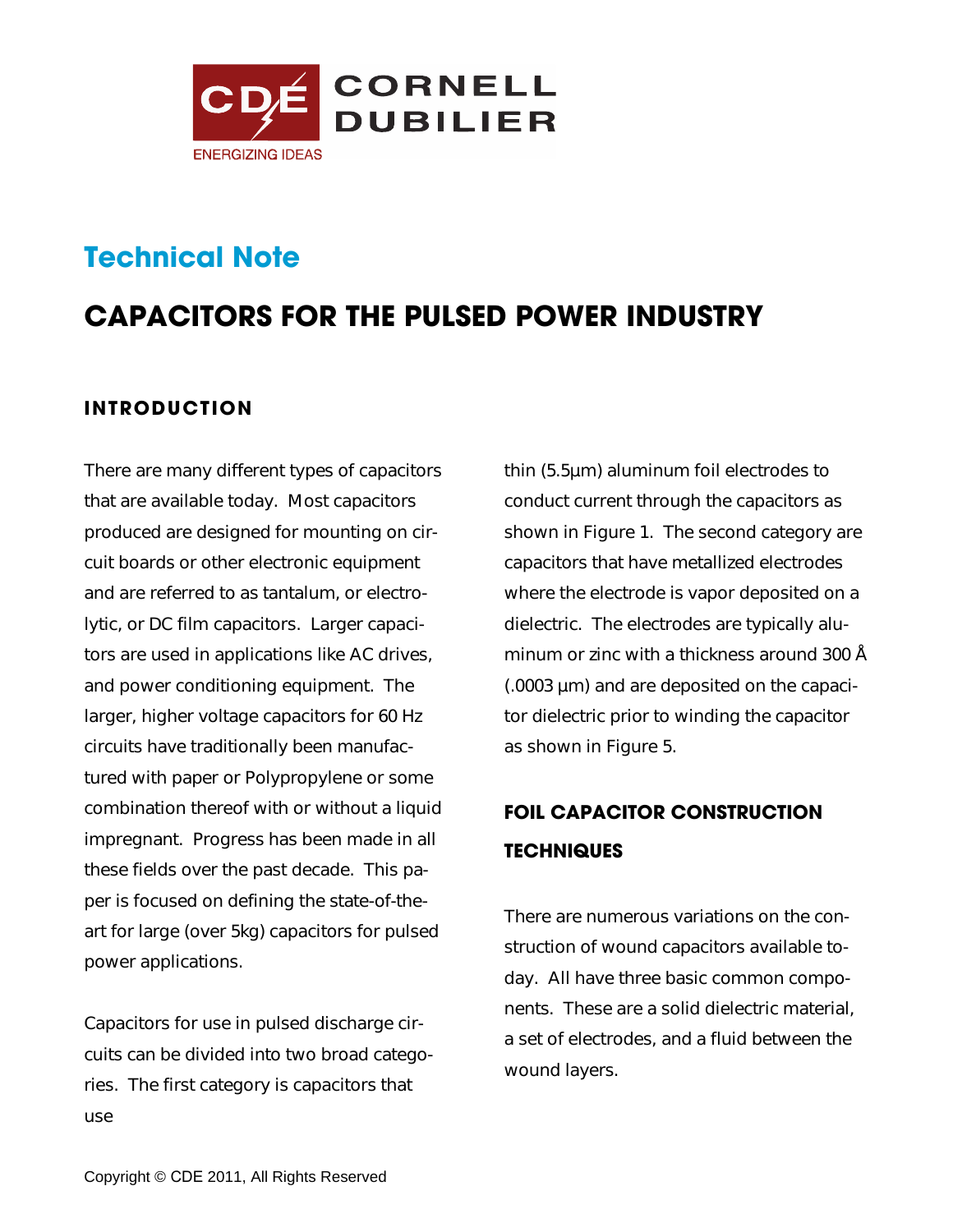### **SOLID DIELECTRICS**

Over the past decade, there have been two major solid dielectric materials used for pulsed power capacitors. These have been kraft paper and Polypropylene. In recent years, Polypropylene has been used more than kraft paper for pulsed applications. Other polymers such as PET (Mylar® ) and polyvinylidene fluoride (PVDF) have been used but to a lesser extent, and, with the exception of PVDF, will not be discussed here.

### **ELECTRODE TYPE**

The electrode for foil capacitors are usually aluminum foil that is 0.22 mils (5.5 µm) thick. Other thickness that have been used include 0.18 mil and 0.32 mil. The electrode is dead soft electrical grade aluminum.

### **FLUID DIELECTRICS**

To achieve the best use of the dielectric material, it is necessary in a high voltage capacitor to replace the air spaces between layers of wound dielectric and electrode with a dielectric fluid. The addition of the fluid is done to decrease the stress across the space between the solids and increase the breakdown strength of this space. While there are many liquid and gaseous dielectric fluids to

choose from, they all have two things in common. First, they all have a higher dielectric constant than the air that they replace. Secondly, they have a higher dielectric withstand voltage than air.

Common liquids used in pulse power applications include both naturally occurring substances such as mineral oil or vegetable oils like castor oil; as well as synthetics like DOP, polybutene, DINP, DINA, MIPB, and PXE. Some gasses such as  $SF<sub>6</sub>$  and  $N<sub>2</sub>$  are also used.

### **TYPICAL CAPACITOR WINDINGS**

Figures 1 and 2 are typical capacitors and describe the way the solid dielectrics and electrodes are wound together to form a capacitor.

> CAPACITOR WITH TARS



Fig. 1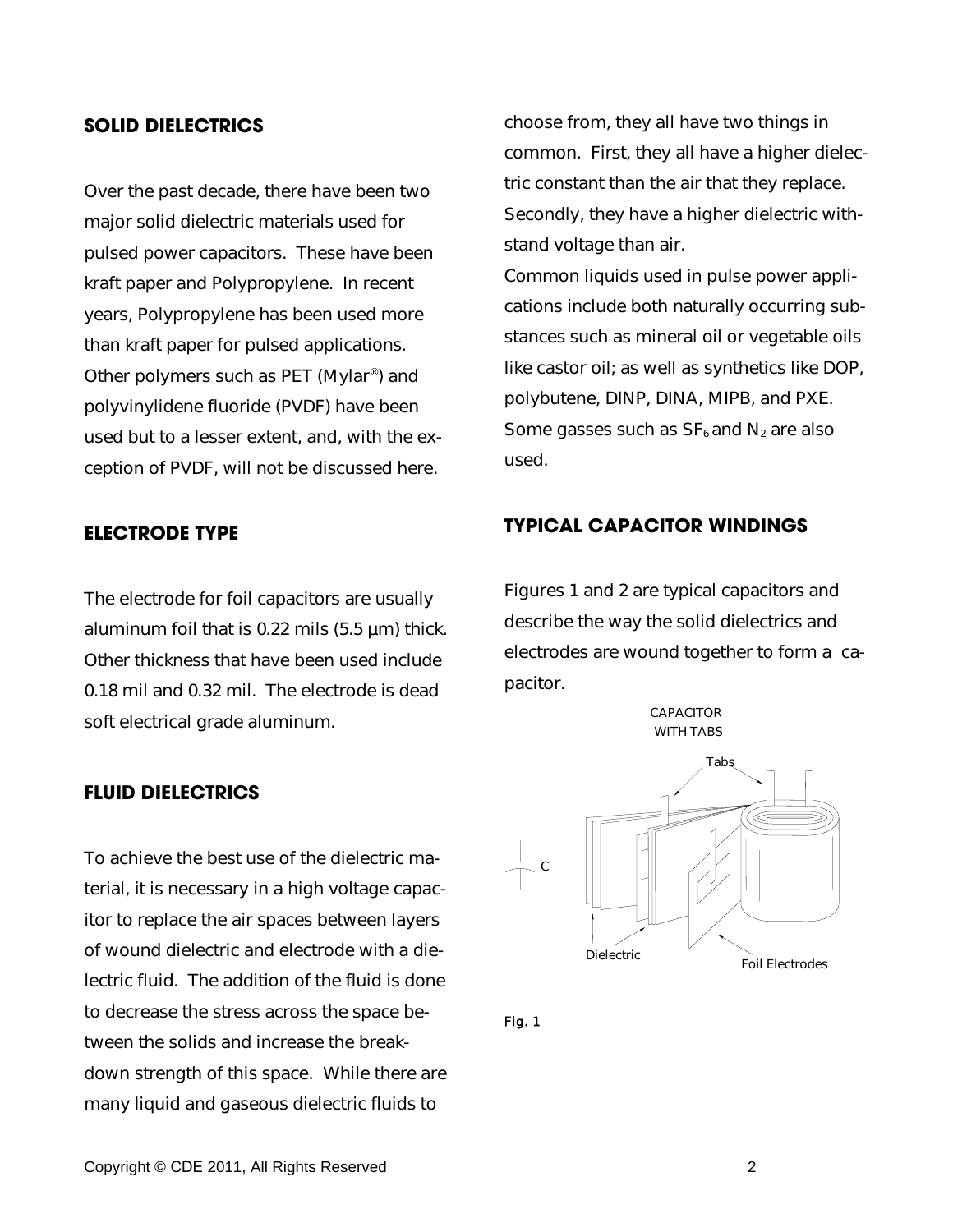

### Fig. 2

Both figures show the use of foil electrode. In figures 1 and 2, the two electrodes or plates of the capacitor can easily be identified. There are two layers of dielectric material. One is obviously between the two electrodes. If the electrode closest to the winding were extended for another turn, it becomes obvious that the second layer of the dielectric is also between the electrodes. This type of winding with two sets of electrodes and two sets of dielectric wound in convoluted manner is common to all wound capacitors.

The difference between Figure 1 and Figure 2 is the way that the foil is connected to the outside world. In the case of Figure 1, tabs are used to make a connection to the electrode. The tabs connected to one electrode will be grouped together and connected to the terminal of the capacitor. This is commonly called "tab construction" and has the advantage of being inexpensive to assemble and the electrodes can be divided up so that several capacitors can be manufactured in one winding.

Figure 2 is a capacitor winding with one foil extended out the top of the winding and the other foil extended out the bottom.

This is commonly referred to as "extended foil construction". The connection to the outside world is often made by soldering tabs to the electrode. A second method of making a connection to this type of capacitor is to spray the extended foil with a molten metal. This operation is commonly referred to as "end spray". Once this is completed, a tab is soldered to the end spray. The advantage of the extended foil construction is that it has a higher current carrying capability and is normally used in high current pulsed power applications.

In the capacitors of Figure 1 and 2, the operating voltage can be increased by increasing the thickness of the dielectric used. There is a practical limit to how high in voltage a single section can go. As the voltage increases, the field between the electrodes increases causing high areas of stress concentration particularly at the edges of the electrode. Adding thickness to the dielectric pass this particular point will not result in an increase in voltage breakdown that is adequate to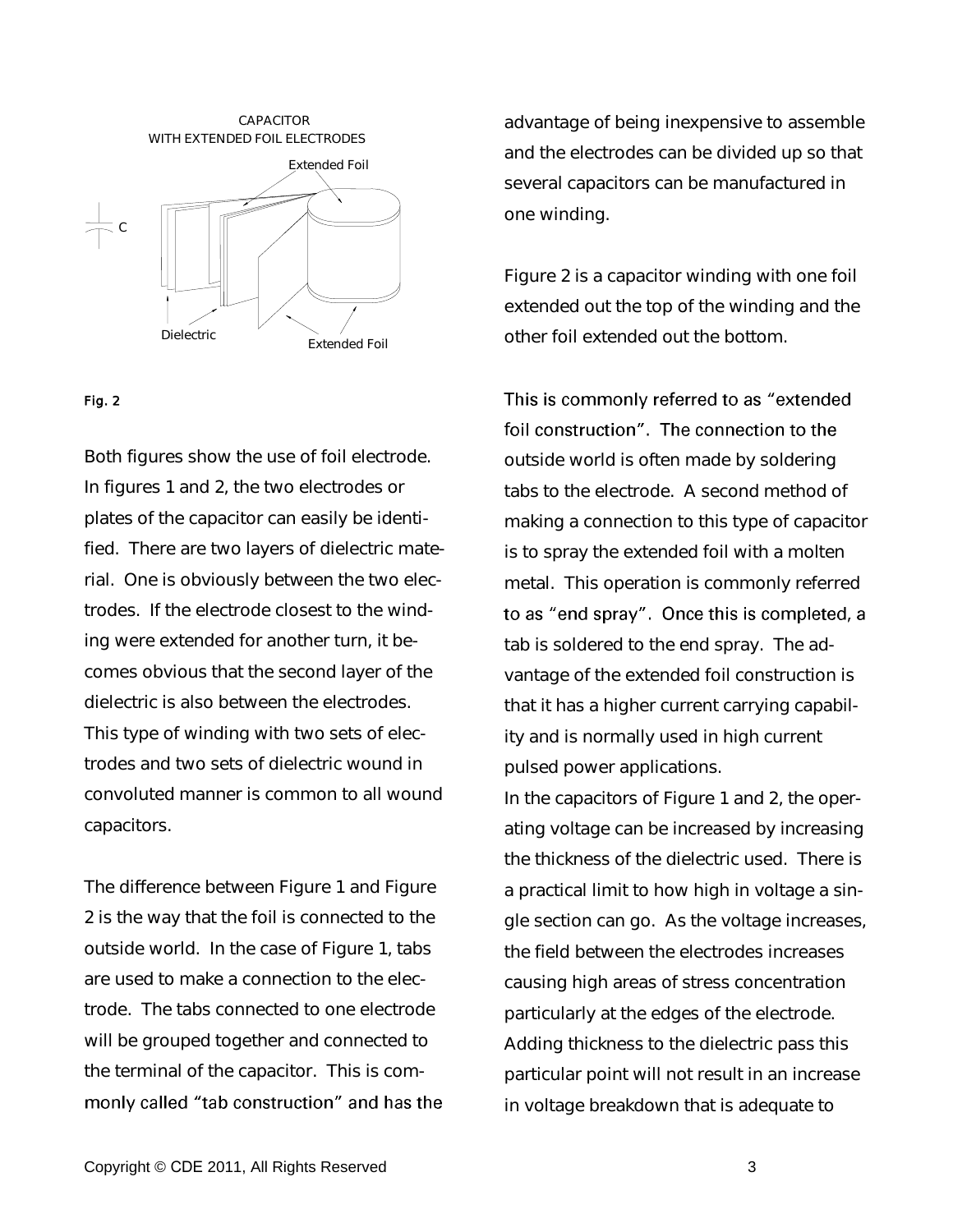justify the additional dielectric. While this practical limit varies with capacitor design and application, it is usually below 12,000 volts for pulsed power applications.



#### Fig. 3

High voltage capacitors can be constructed with the type of windings shown in Figure 1 or 2 connected in series. A more common construction for high voltage capacitors used in pulsed discharge circuits is shown in Figure 3. Here six series capacitor elements are manufactured in each winding. The winding can operate comfortably at 60 kV. On a typical 120 kV capacitor, there would be two sets of such windings in series as shown in Figure 4.

#### HIGH VOLTAGE CAPACITOR WITH FOIL ELECTRODES



Fig. 4

### **PAPER & FOIL CAPACITORS**

Paper/foil capacitors have been manufactured for pulsed discharge applications for most of this century. The construction is simple with aluminum foil electrodes separating the kraft tissue. During the manufacturing process, the capacitors are heated under vacuum to remove the water in the paper, about 5% by weight. Then, while still under vacuum, a liquid dielectric is introduced. The kraft tissue easily absorbs the dielectric.

Over the years, the processing of the kraft tissue was improved to decrease defects and increase the density of the tissue. The high point for this construction was in the mid 1980's when the first 50 kilo Joule (kJ) capacitors were built. These capacitors were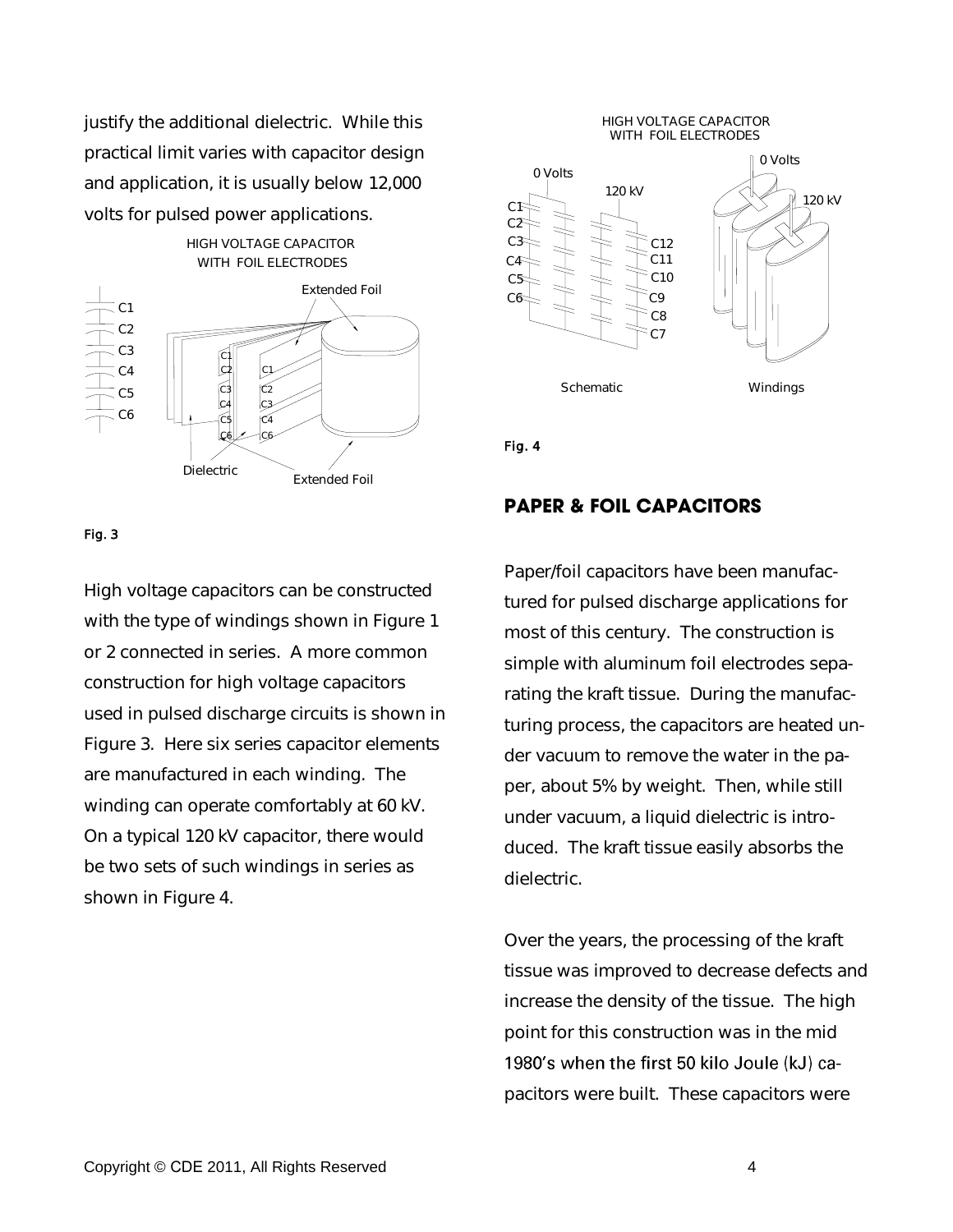fairly large (12"  $\times$  16"  $\times$  27") and had an energy density of about 0.4 Joules/gram (J/g). The achievement was impressive at the time.

The paper/foil capacitors have some drawbacks. The kraft tissue, as good as it was, always had defects. If a capacitor is built with one or two layers of kraft and run at high energy densities, the reliability of the capacitor is relatively poor. If one of two layers has a conductive path through the paper at high stress, the remaining layer would have to withstand twice normal voltage. As a result, reliable, low voltage (< 2,000 Volts), high energy density, capacitors did not exist using this technology. The reliability was much better at higher voltages when 5 or 7 layers of tissue could be used.

## **PAPER & POLY & FOIL CAPACITORS**

The use of Polypropylene as part of the dielectric system is widely used in the industry. This dielectric system gained popularity for several reasons. It could be made in thinner thicknesses than kraft, it had fewer defects, the dielectric losses are better and the Polypropylene has the inherent ability to store more energy than kraft.

For very high repetition rates, capacitors with only Polypropylene are used with no paper as the solid dielectric. These "all film" capacitors are commonly found where the pulse rate is in the kHz range. Typically reprate applications require that the capacitors operate for life times in the millions of charge/discharge cycles. To accomplish this, the capacitors are run at relatively low energy densities.

### **METALLIZED ELECTRODE CAPACITORS**

Capacitor dielectrics for wound capacitors are thin, ranging from a few microns to a few hundred microns. In a large capacitor, this translates to a very large surface area. One major drawback of foil electrode capacitors is that the capacitor will have failed if any part of the dielectric breaks down. When a foil capacitor suffers a dielectric breakdown, the electrodes become connected through a low impedance connection at the point where the fault occurred. At this point, the part of the capacitor where the fault occurred is normally a short circuit and unable to accept a charge. In a multi-series section capacitor, the shorting of one of the series sections will result in the remaining sections operating at a higher stress.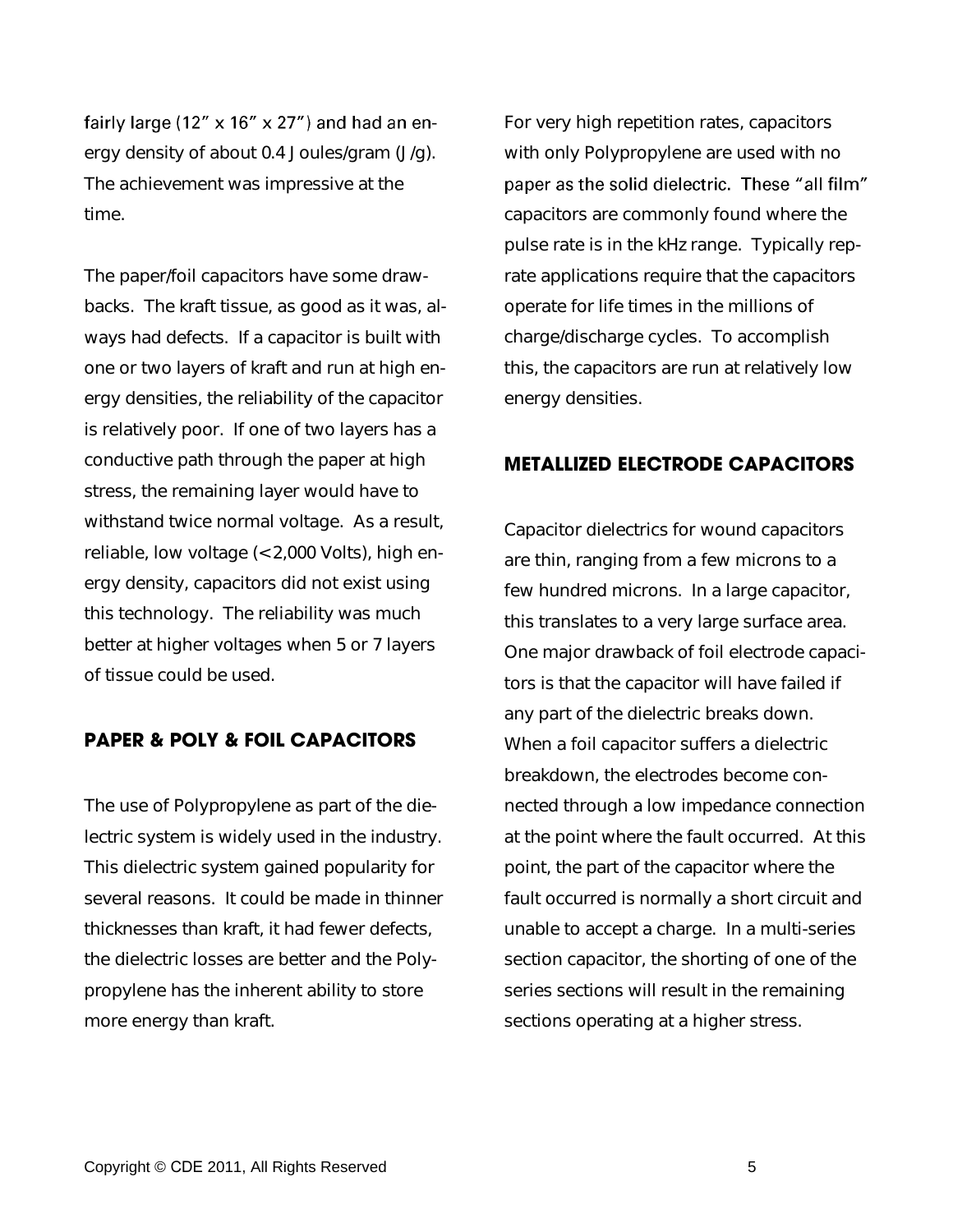This problem does not exist for self healing metallized electrode capacitors. With a self clearing electrode, a fault in the dielectric will result in the thin metallized electrode in the immediate area of the fault being vaporized or turned from a metal conductor to a metal oxide insulator. Because of this, the capacitors can be designed to operate at the average breakdown strength rather than the minimum breakdown strength as required with foil capacitors. Large capacitors with self clearing electrodes survive dielectric faults that number in the hundreds of thousands with the only visible evidence of this being a small loss of capacitance.

### **METALLIZED POLYMER CAPACITORS**

Figure 5 is a typical metallized Polypropylene capacitor winding. The capacitor's electrode is deposited on the dielectric prior to winding the capacitor. Inside the capacitor, the various components are arranged as shown in Figure 6. The metal electrode is deposited on the dielectric as shown. The electrode is extremely thin. In order to get any significant current out of a capacitor, an electrical connection must be made to the entire edge of the electrode. This area is identified as the end connection in the figures. Here, the edge of the electrode is connected to the endspray. In order to make

sure that there is a significant amount of electrode exposed to the endspray, the end of the electrode is offset so that the electrode is exposed to the endspray. This offset is referred to as the stagger in the winding.

When the electrode is deposited on the dielectric, there is one area that is left unmetallized. This is identified in the figures as the margin. This is done so that neither electrode will touch both endsprayed areas of the capacitor. One electrode is connected to one side and the other electrode is connected to the opposite endspray.

> METALLIZED POLYMER CAPACITOR CONSTRUCTION



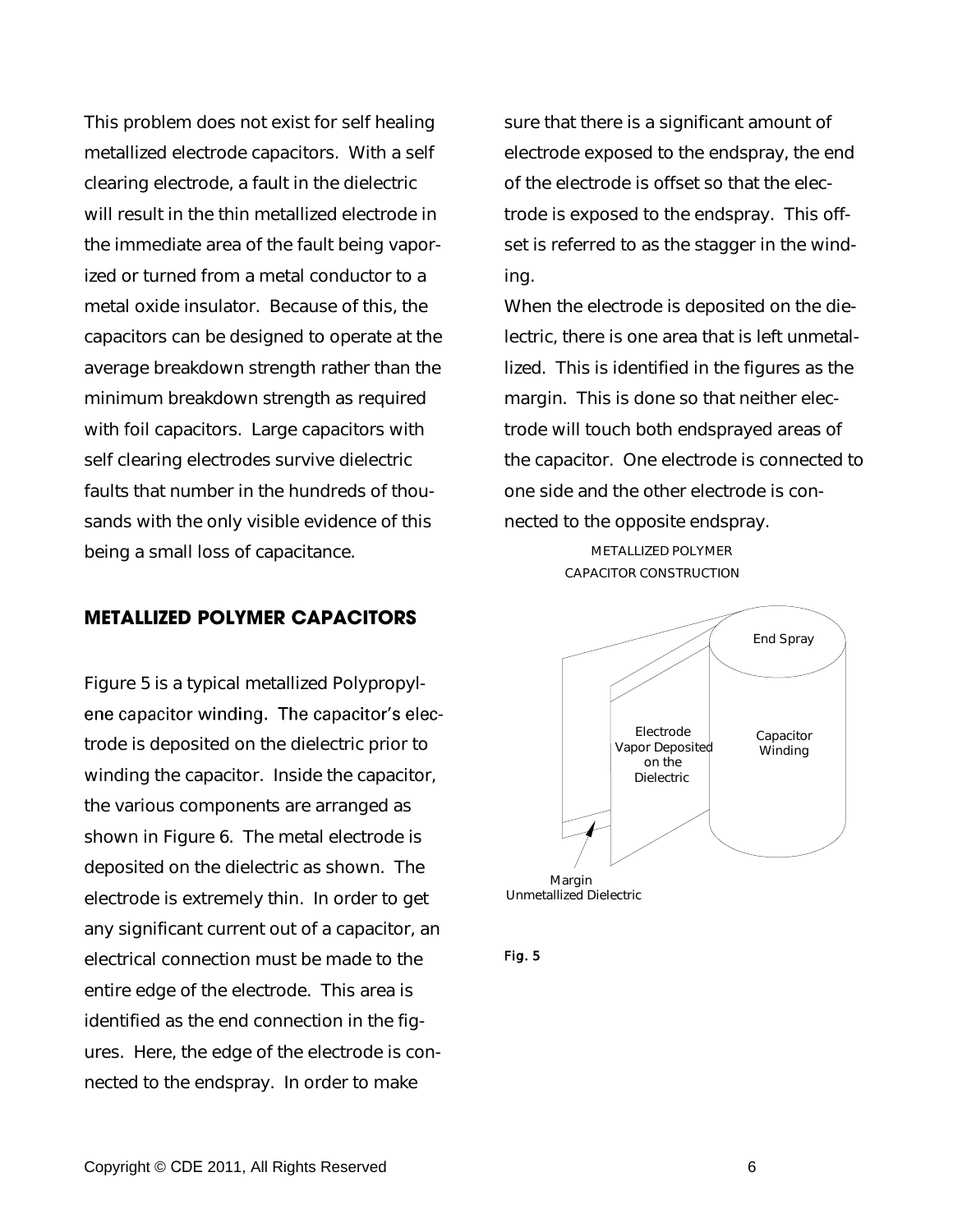

## Fig. 6 **SELF CLEARING PROCESS**

If a fault should occur in the dielectric as shown in Figure 7, current will flow from one endsprayed connection, through one electrode through the fault, out the opposite electrode and to the opposite endsprayed termination. The current in the area of the fault will be attempting to go through a metal conductor that is so thin it is translucent. The amount of current that can go through this thin electrode is very limited. The electrode in the immediate area of the fault will be blown away, acting much like a fuse, and the current will be interrupted. Once the fault has been cleared, as shown in Figure 8, the capacitor will continue to function with the only measurable damage being a small loss of capacitance.



Fig. 7



Fig. 8

## **OTHER METALLIZED ELECTRODE CON-STRUCTIONS**

The construction shown in Figures 5 through 8 is common for most self clearing metallized polymer capacitors. There are a number of variations on the theme that allow the use of metallized electrode capacitors at higher currents and higher voltages. Figure 9 is a metallized electrode capacitor where the electrode is deposited on a separate insulating medium that is not part of the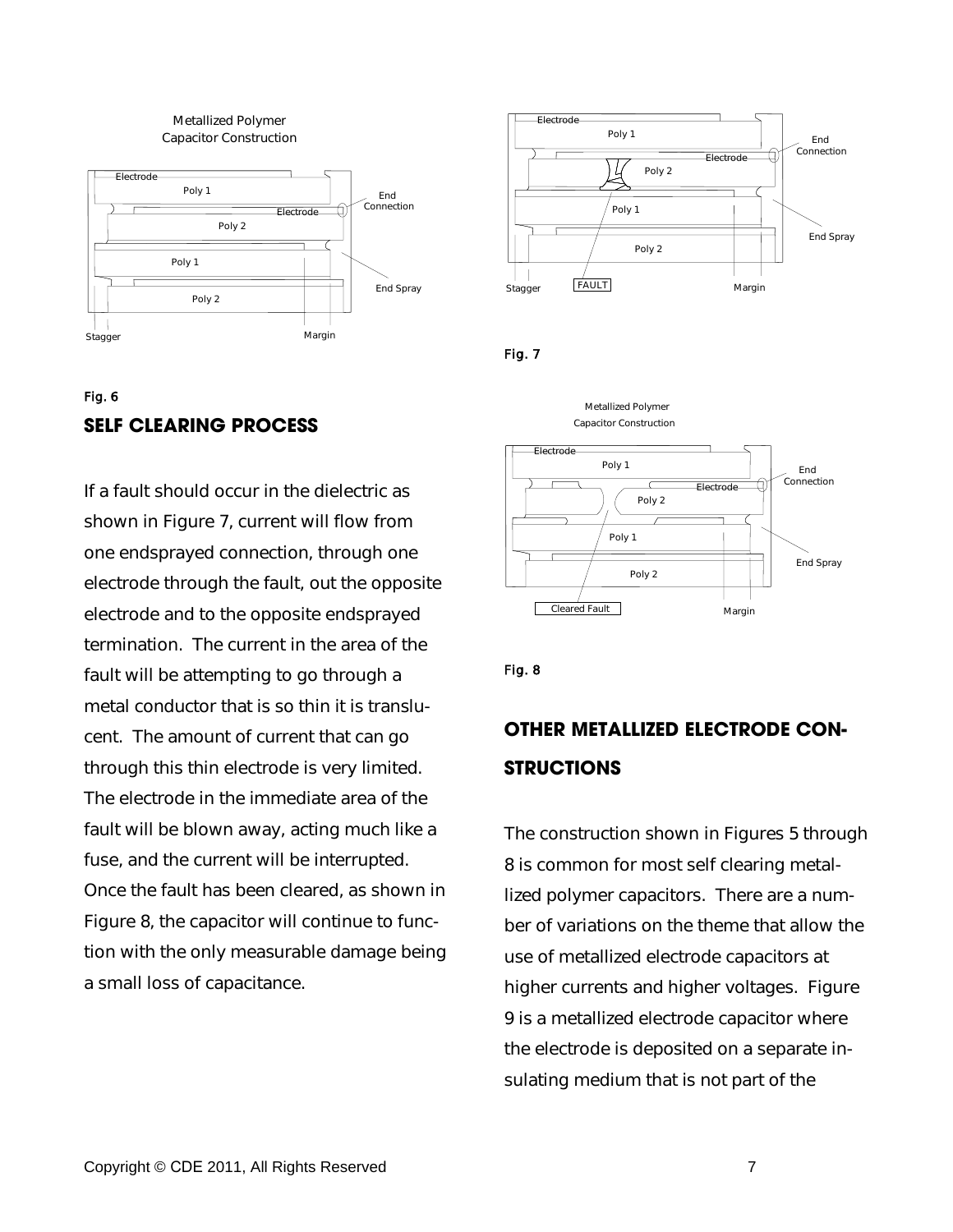dielectric. If the electrode substrate is paper, the dielectric Polypropylene and the capacitor is impregnated with a liquid, this would be called a "soggy foil" capacitor.

This capacitor has the advantage of being able to operate at higher currents than the capacitor described above. Notice that there are two separate metallized electrodes for each layer of dielectric as opposed to one in the capacitor as shown in Figure 6. This results in twice as much electrode involved in the end connection and twice the current carrying capability. Also, since the electrode is not deposited on the dielectric, the energy associated with the clearing generally does less damage to the dielectric.

DOUBLE METALLIZED KRAFT (SOGGY FOIL) CAPACITOR CONSTRUCTION Electrode Insulating Carrier Electrode Dielectric



#### Fig. 9

Another variation on the theme is shown in Figure10. Here one of the double metallized electrodes of Figure 9 has been replaced with a layer of aluminum foil. This hybrid

design was developed after the soggy foil capacitors were introduced by CDE® as the Aerofoil® capacitor product line in 1979. This capacitor has a number of advantages over the capacitor of Figure 9 in that the aluminum foil is capable of removing heat from the center of the section. This feature allows the capacitor to operate at high RMS current levels.



### Fig. 10

Since the capacitor of Figure 10 has a foil electrode like the capacitor of Figure 1, it is possible to divide the foil up and use tabs to make connections to the outside world. This allows for the construction of several capacitors in one winding with one electrically common point. The common point is the endspray that is connected to the double metallized electrode.

## **THE IMPORTANCE OF THE SOFT FAIL-URE MODE**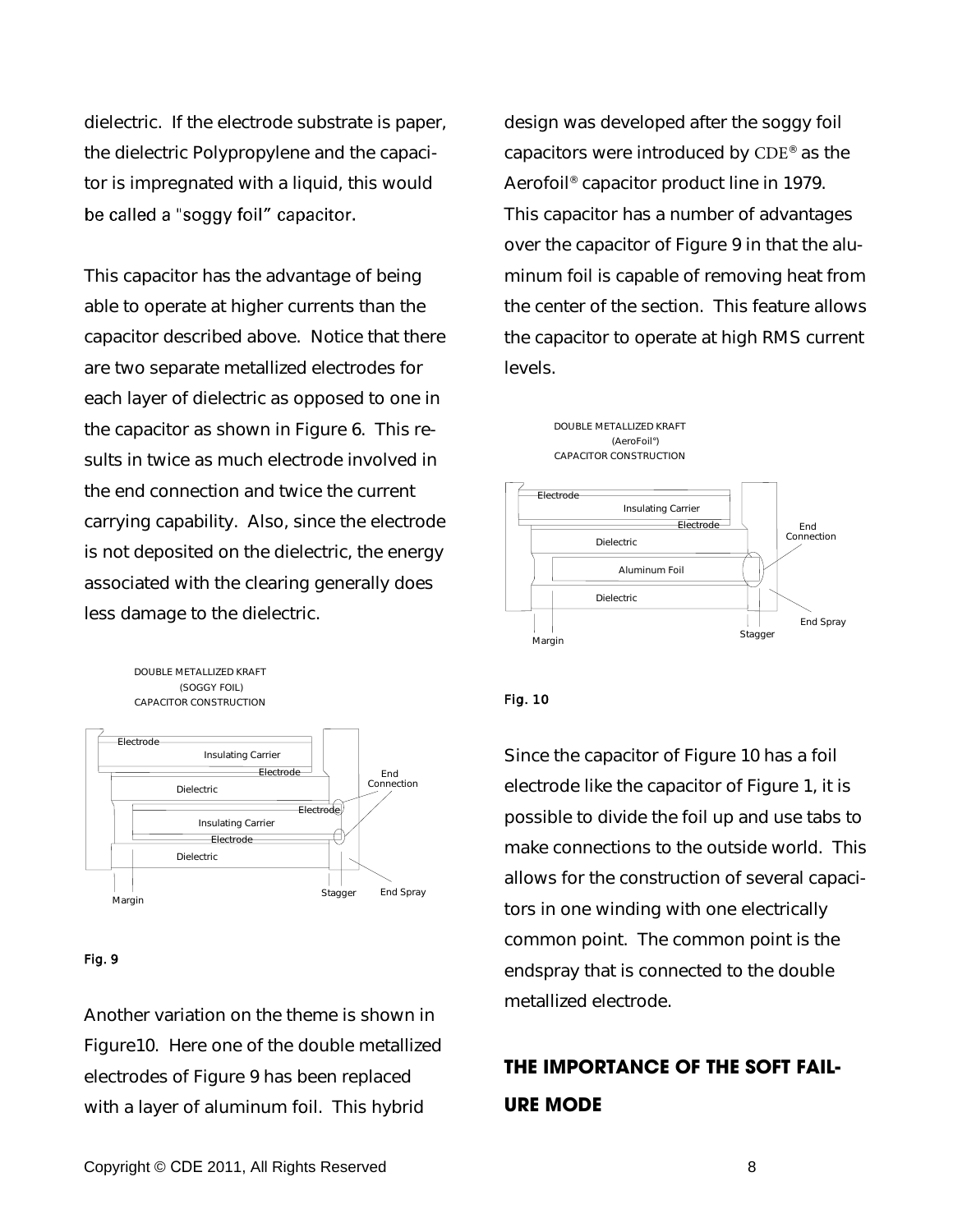The "soft failure mode" is defined as a capacitor that reaches end of life with only the controlled loss of capacitance. There are several mechanisms in a metallized capacitor that can result in capacitance loss but the typical dielectric puncture and resultant clearing as shown in Figures 6, 7, and 8 is the most common. The tracking of the loss of capacitance is one method of evaluating the health of the capacitor. As a self clearing metallized electrode capacitor approaches end of life, gas will start to accumulate in the capacitor and the rate at which the capacitor is losing capacitance will increase. Failure due to this mechanism is usually defined as the loss of a certain percentage of the initial capacitance. Typically, this has been set at 5% of initial capacitance. At the point picked, there should be no free gas in the capacitor that would cause a secondary fault that would result in an endspray to endspray type flash over.

The soft failure that self clearing capacitors see at end of life is the slow loss of capacitance. The capacitance loss slowly approaches the number that has been defined as a failure. If the capacitor happens to go a little over the capacitance loss number, nothing drastic will happen as is demonstrated by Figure 12. As long as the capacitor is operating in the self clearing range it is much safer to operate than their predecessors. A number of large banks of capacitors with self clearing capacitors [8], [9], [10], [11] are operating in the field. These banks have demonstrated that the probability of having a violent failure is significantly less for this type of capacitor than for banks with an equivalent foil electrode capacitor.

The fact that the loss of capacitance can be monitored as a means of evaluating the condition of the capacitor and the maintenance of the equipment can be scheduled, rather than driven as unscheduled events due to capacitor failures. Self clearing capacitors reaching end of life can be identified and properly addressed before the failure reaches the catastrophic stage. The cost of a capacitor failure in a small system is significant. The cost of a failure in a large system is massive. In 1991, B. T. Merritt and K. Whitham [1] estimated the cost of a failure on the 25 MJ Nova-1 system to be \$10,000 per capacitor failure. This estimate included not just the capacitor replacement but the cost of down time and equipment repair due to collateral damage. While the cost of repair has probably doubled since then, the fact remains that violent capacitor failures are costly. With the soft failure mode of the self clearing capacitors, the unscheduled down time and collateral damage is avoided.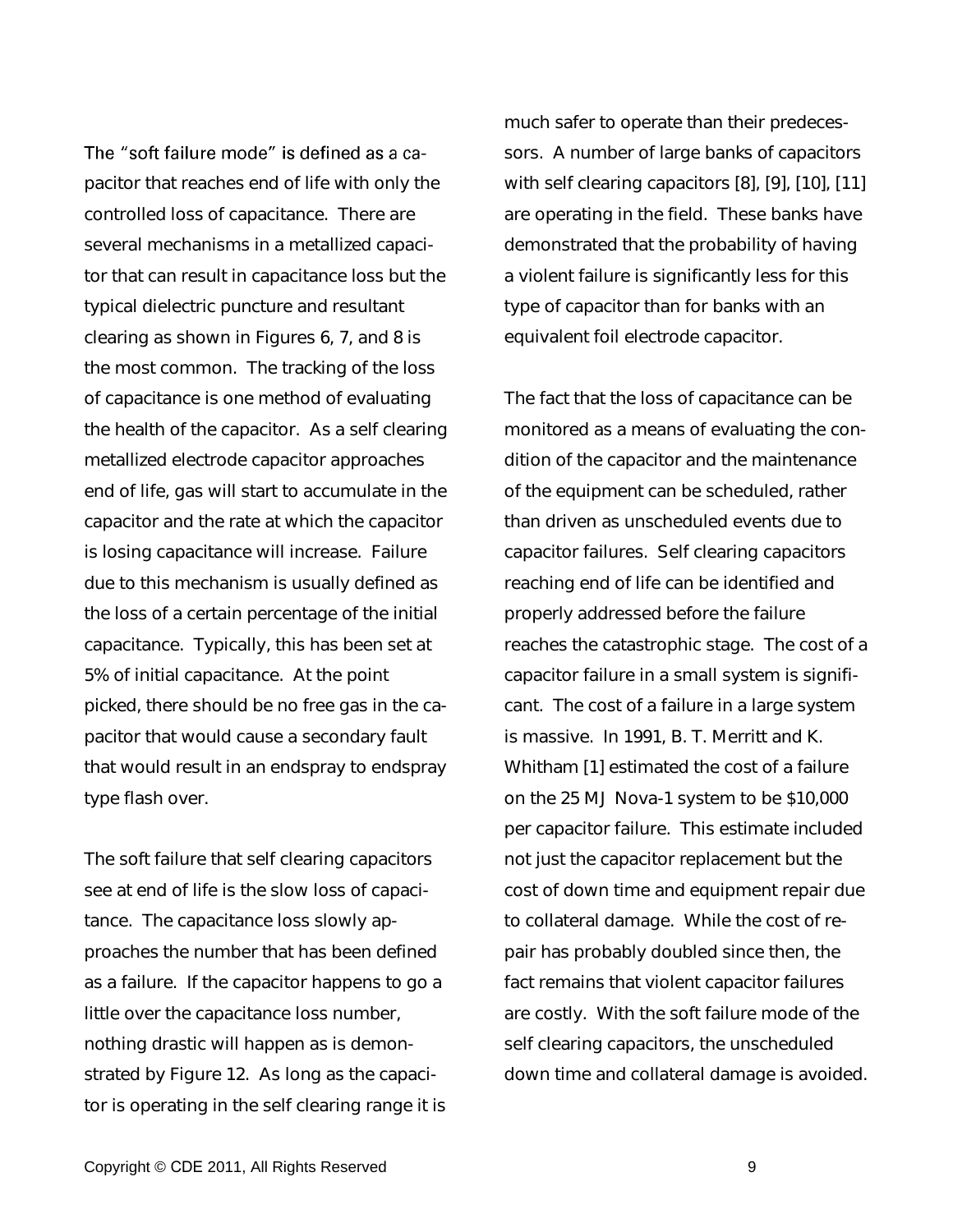## **WHEN METALLIZED CAPACITORS ARE NOT SELF CLEARING**

Not all metallized electrode capacitors are self clearing. Some metallized electrode capacitor designs have proven to be unacceptable in some applications. Failure modes occur due to design deficiencies that result in a capacitor that will not perform properly in a particular application. No metallized electrode capacitors will maintain the ability to remain self clearing under all situations. At some combination of temperature, voltage, shot history and duty, the capacitor fails to clear properly. For the capacitor to maintain the soft failure mode throughout its life, it must be properly designed for the application. A poor design or the misapplication of the capacitor can result in the same type of failures seen in foil capacitors.

It is important to avoid secondary faults within the capacitor that would circumvent the self clearing mechanism. A secondary fault is one that occurs inside the capacitor but does not include self clearing mechanism. A flash over of the terminals inside the capacitor case would constitute such a fault. This is a design, application, and operating procedural issue. A poor design, a misapplication or operating the capacitor beyond the design limits could cause this

problem to occur. It there is any question about the suitability of the design for a particular application, testing of the capacitor under the specific conditions of interest is recommended.

### **THE ABILITY TO SCALE RESULTS**

The collection of performance data on self clearing capacitors is significantly easier than for foil capacitors. With foil capacitors the test is normally terminated when a dielectric break takes place and the capacitor is no longer functional. One sample yields one data point. If a minimum of 5 data points are needed before the results are considered significant, and there are 4 test conditions to be checked, it will take 20 foil capacitors to yield the data needed for a low confidence level evaluation.

An example of small scale results defining the performance of full sized capacitors is shown in Figures 11 and 12. The conditions under which data was take is described in detail in Reference [8].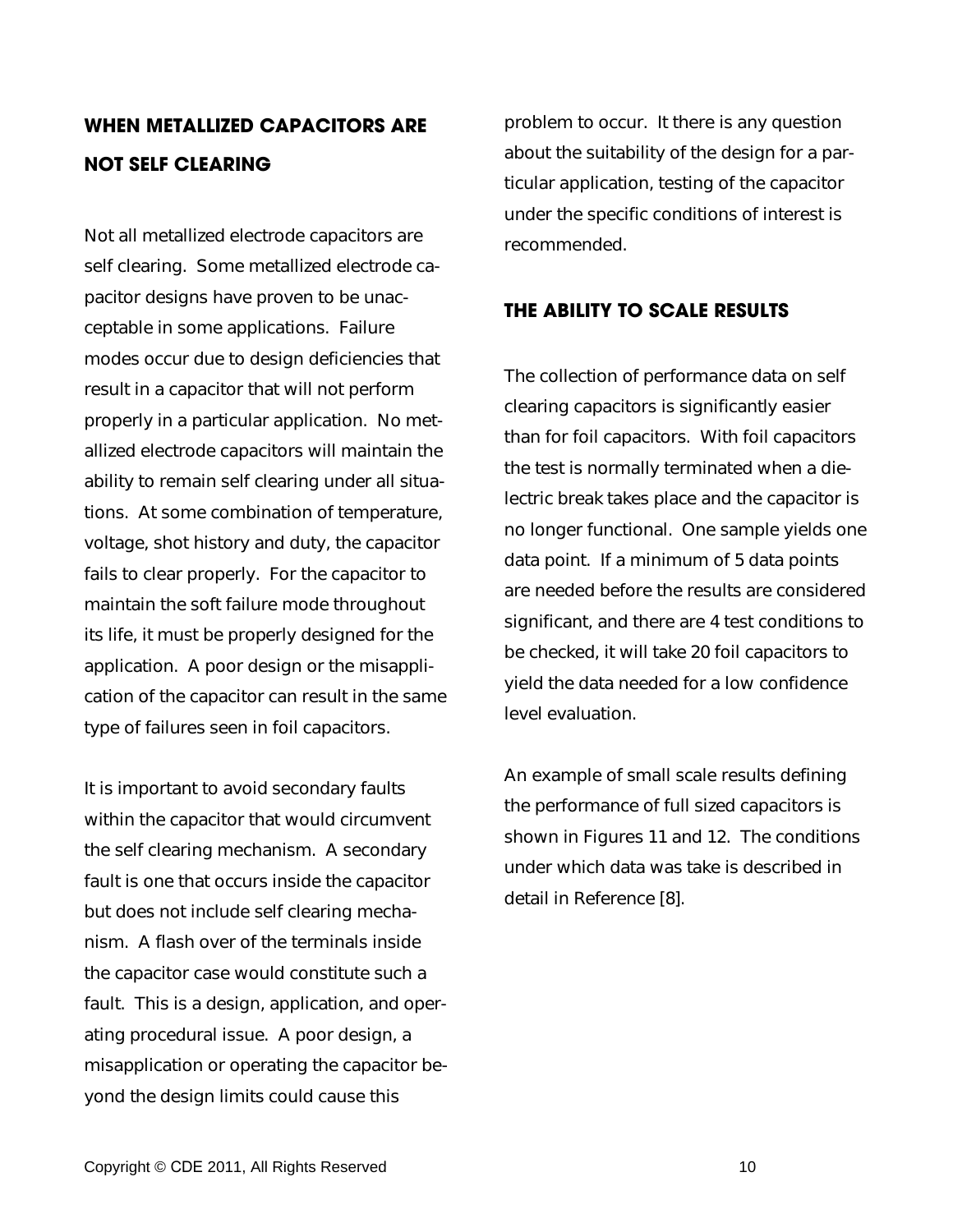





#### Fig. 12

Superimposed over the data is a line that is sloped at 0.16%/1000 Shots. The slope of the small work that was done about a year before the full scale capacitors were built, shows a slope identical to the full sized capacitor testing.

With a self clearing capacitor, one small scale capacitor can be tested under a number of different conditions. Thousands of breakdowns could be recorded at each test condition before the capacitor will have reached end of life. Since the loss of capacitance is closely related to the number of breakdowns, the rate of capacitance loss under different test conditions can be observed and used to predict the performance of the capacitor under the test conditions of concern.

This ability to monitor many breakdowns in one sample, accounts for the ease at which small scale results translate to full sized capacitor tests. Granted, testing one capacitor does not account for variations in manufacturing or base materials but it does provide significant data on a capacitor built as the sample was built. The argument can be made that tracking the capacitance loss is equivalent to tracking thousands of dielectric breakdowns in small capacitors. In large capacitors it represents tracking hundreds of thousands of dielectric breakdowns. The difference in the levels of confidence gained from plotting thousands of data points vs hundreds of thousands of data points is small.

An important factor in the ability to scale is the ease of testing. The test equipment,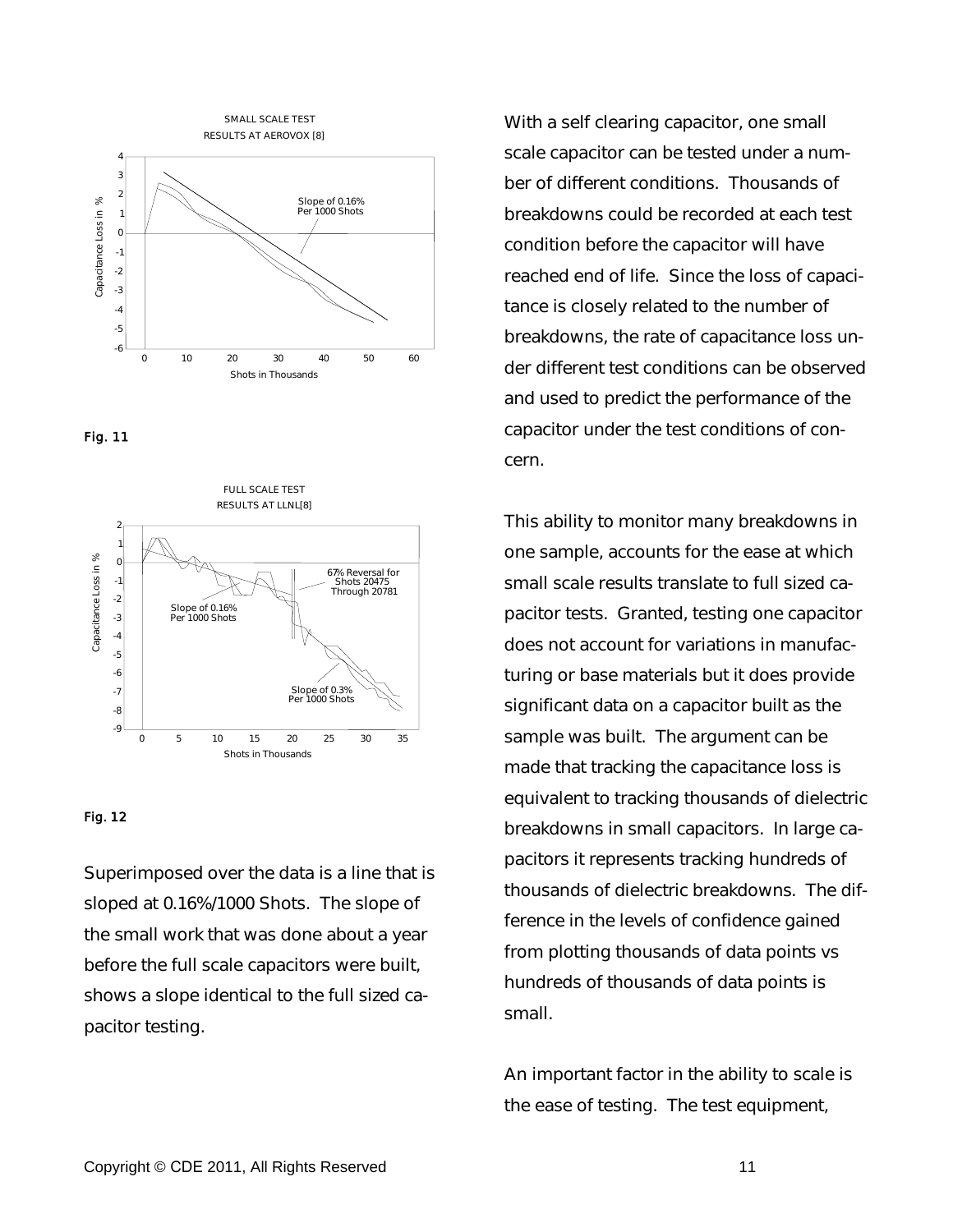power, people and time requirements, all are drastically reduced. Small scale capacitor testing done for 10,000 shot requirement can usually be completed in four or five days.

The data in Figure 12 demonstrates another point. The capacitor is run through a series of fault tests and after this has lost about 5% of the initial capacitance. As would be expected, the rate of capacitance loss increased as the capacitor approached the end of life. In this case, the rate of capacitance loss had doubled from 0.16% to 0.3% per 1000 shots. The capacitor passed the 5% capacitance loss mark and continued on for another 10,000 shots still failing in a graceful manner.

## **THE LIMITING FACTOR FOR METALLIZED ELECTRODE CAPACITORS**

There is one significant drawback to the metallized electrode capacitors. The peak current that they can handle is less than an equivalent extended foil capacitor. This is driven by two factors. First, the electrode of a metallized electrode capacitor is about 1/1,000 the thickness of a foil capacitor and does not have the ability to carry like a foil capacitor electrode. Secondly, the capacitors are usually about 1/2 the size of an

equivalent foil capacitor resulting in higher internal concentrations of current.

The early metallized electrode capacitors built in 1990 had a significant current limitation [4]. As the capacitors evolved, the current output capability increased by a factor of two by 1993 when the Beamlet bank was built [8]. The current output doubled again by 1995 when the Feuerstellung 2000 bank was built [9]. For pulsed power applications, the current limitation of metallized capacitors is a practical design limit rather than an absolute number expressed in terms of peak current, dv/dt or I<sup>2</sup> t. At some point, it becomes less expensive to use an extended foil capacitor when dealing with high currents. That point keeps moving in a direction that favors metallized electrode capacitors.

When defining current requirements for pulsed discharge capacitors, it is necessary to consider both the normal and fault conditions. If the fault current can be limited to about 10% of the shots and 3 times the normal peak current, the normal conditions will drive the capacitor design.

In most applications, the benefits of using metallized electrodes in pulse discharge applications far outweigh the current penalty. Because of this, metallized electrode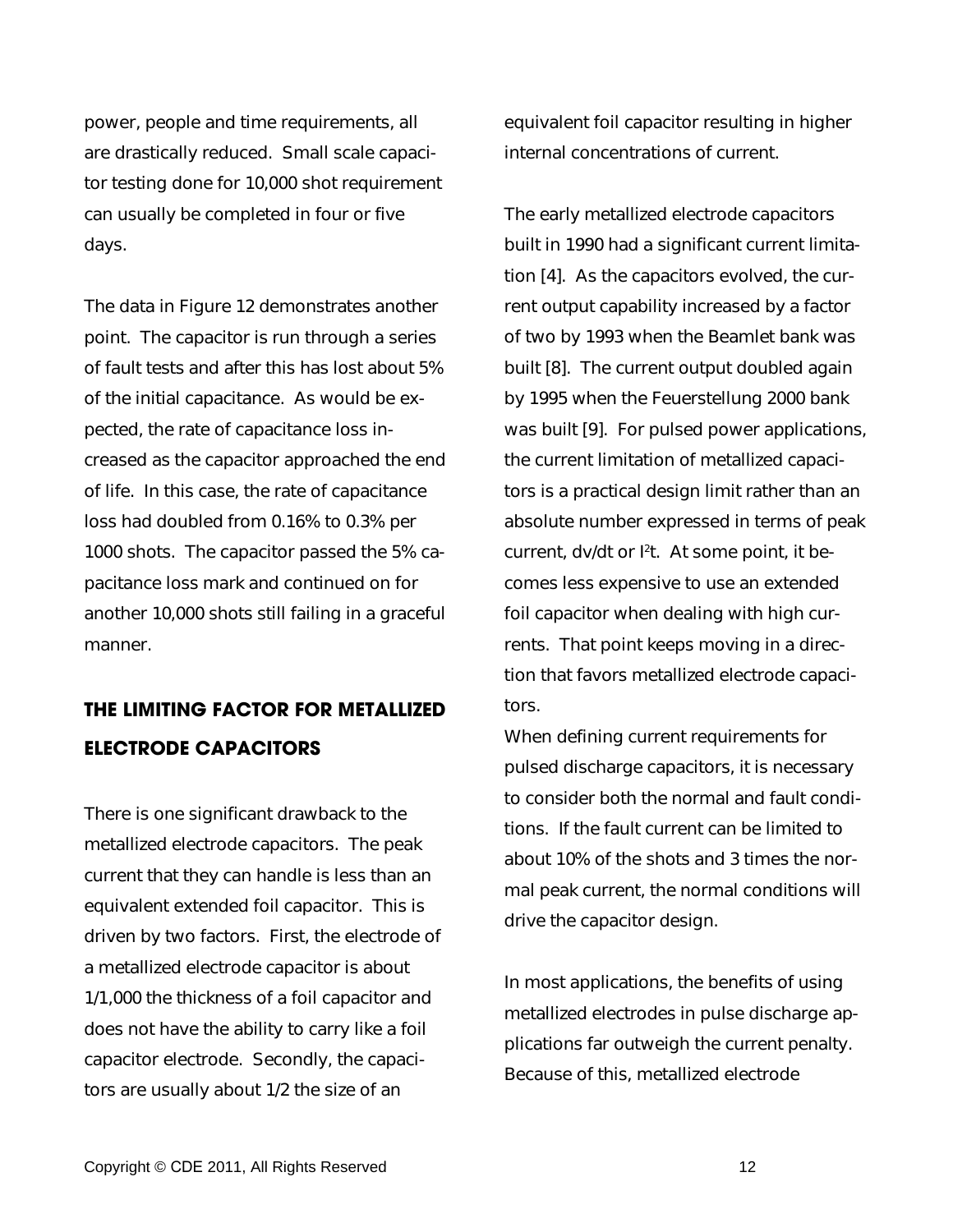capacitors are replacing the foil capacitors as the design of choice for most applications.

### Table 1

| <b>METALLIZED ELECTRODE CAPACITOR BANKS</b><br>DEPLOYED IN PULSED POWER APPLICATIONS |                           |                   |             |                                |             |                                          |             |  |  |
|--------------------------------------------------------------------------------------|---------------------------|-------------------|-------------|--------------------------------|-------------|------------------------------------------|-------------|--|--|
|                                                                                      |                           | Capacitor         |             |                                |             |                                          |             |  |  |
| Item                                                                                 | Bank<br><b>Size</b><br>MJ | <b>Size</b><br>kJ | Rated<br>k٧ | M<br>Joules/<br>Cu. Me-<br>ter | <b>Type</b> | Description/<br>Operator                 | Ref.<br>No. |  |  |
|                                                                                      | 10                        | 50                | 16          | 0.77                           | <b>KM</b>   | *FMC now<br>Defense Re-<br>search        | [4]         |  |  |
| $\overline{2}$                                                                       | 1                         | 52                | 44          | 0.71                           | KM          | <b>TZN</b>                               | $[7]$       |  |  |
| 3                                                                                    | 13.5                      | 52                | 22          | 0.90                           | KM          | Beam-<br>let/LLNL                        | [8]         |  |  |
| 4                                                                                    | 30                        | 67                | 22          | 0.86                           | KM          | Feuerstellung<br>2000/TZN-<br>Rhelnmetal | [9]         |  |  |
| 5                                                                                    | 8.5                       | 85                | 16          | 2.40                           | <b>LM</b>   | Transporta-<br>ble/<br>ARL-NSWC          | $[10]$      |  |  |
| $\star$<br>The capacitor described in the paper was used in the bank                 |                           |                   |             |                                |             |                                          |             |  |  |

**FIELD EXPERIENCE WITH METALLIZED ELECTRODE PULSED POWER CAPACI-TOR BANKS**

Over the past 5 years, there have been a number of large metallized electrode capacitors built, deployed, and operated. Large banks of metallized electrode capacitors have been built with CDE® type KM capacitors and CDE® type LM capacitors. Both types of capacitors have been used in high energy density experimental weapon systems. As a result, there are some

restrictions on what can be said about the internal make up of the capacitors. It can be said that both types of capacitors are built with self clearing metallized electrodes and have demonstrated a soft failure mode. Also, the major energy storage media in the type KM capacitors is Polypropylene while it is PVDF in the type LM capacitors.

The list of references has information on the performance of some of the successfully deployed metallized electrode capacitor banks.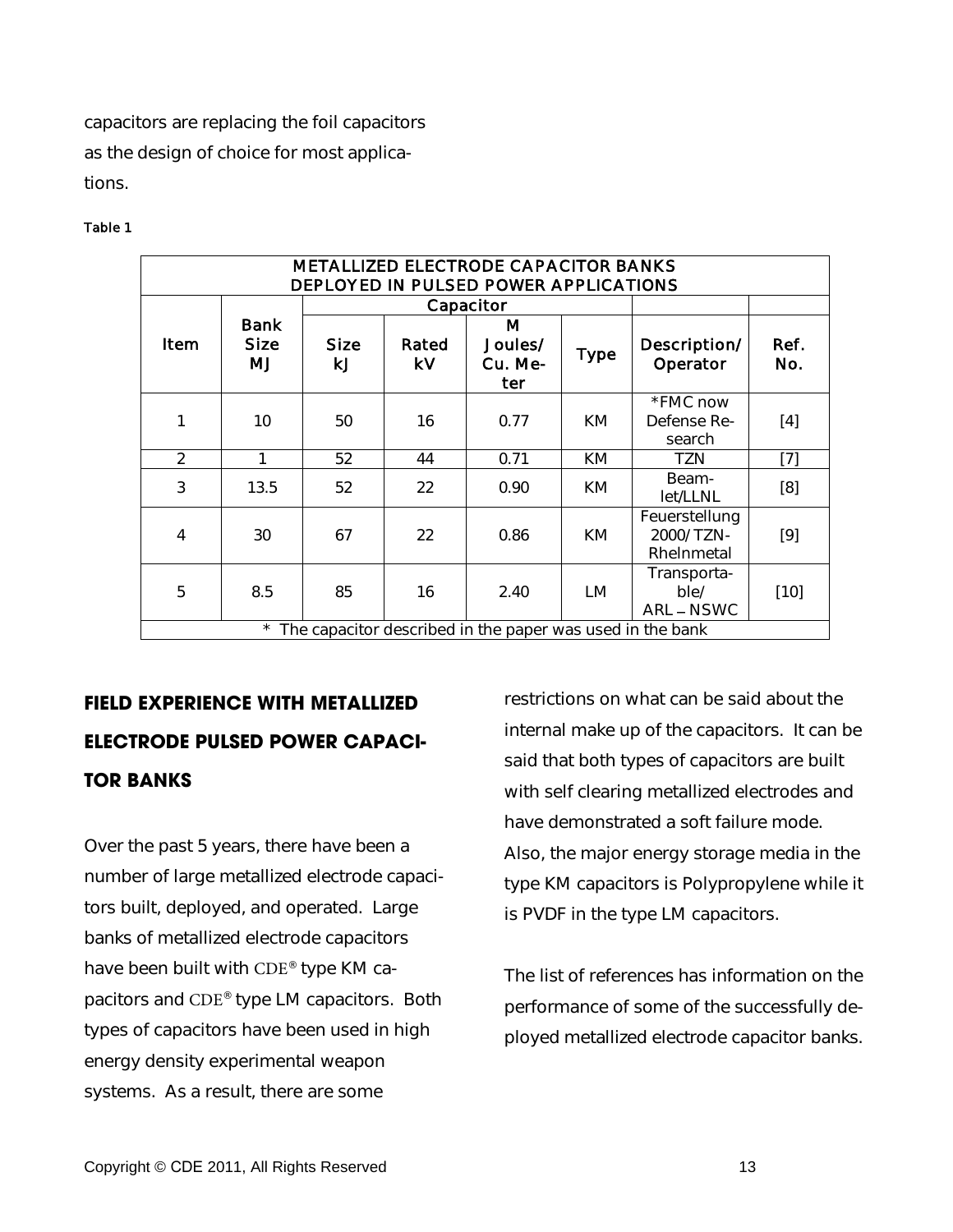A summary of the equipment discussed in the references is offered in Table 1.

### **CAPACITOR PERFORMANCE**

Capacitor performance can be evaluated many different ways. Here an effort is made to evaluate the comparative performance of four types of oil impregnated capacitors under common pulsed power conditions. The types of capacitors that will be addressed have a solid dielectric made up of: - Kraft (Kr) + Foil Electrodes Kraft + Polypropylene (PP) + Foil Electrodes Polypropylene + Metallized Electrodes (CDE® Type KM) PVDF + Metallized Electrodes (CDE® Type LM)

### **APPLICATION RANGE**

The application range for the capacitors is defined by the factors that drive the capacitor design decisions. One of these is operation voltage. For high voltage applications where the operating voltage is over 50,000 volts, only the foil electrode capacitors have demonstrated their capability to perform reliably [3].

Evaluating the ampere limits for capacitors is an interesting task. For non-continuous

pulsed discharge applications, where the expected life is less than 20,000 shots, the pulse width is a good indicator. Current concentration inside the capacitor goes up when the pulse width goes down. The foil electrode capacitors are usually chosen when the pulse width is less than 20 usec long.

For rep-rate applications, the internal heating of the capacitor becomes critical. If the capacitor becomes thermally unstable, it will fail very early. From a heat dissipation standpoint, the KR+ PP + Foil capacitors perform the best. The higher the ratio of PP to Kr., the lower the dielectric losses. The Iowest loss capacitors use no KR in the dielectric system. A second choice for rep-rare applications is the PP + metallized electrode capacitor. The losses are low and the capacitors often significantly smaller. Metallized capacitor designs have been specifically for use in this application [5].

When energy density is the only consideration, the PVDF + Metallized electrode capacitor provide the smallest package with an energy density of 2.4 J/cc. Unfortunately, this is an expensive capacitor to build with high internal losses and nonlinear operation. A good second choice here is the PP + metallized electrode capacitors with 1 J/cc.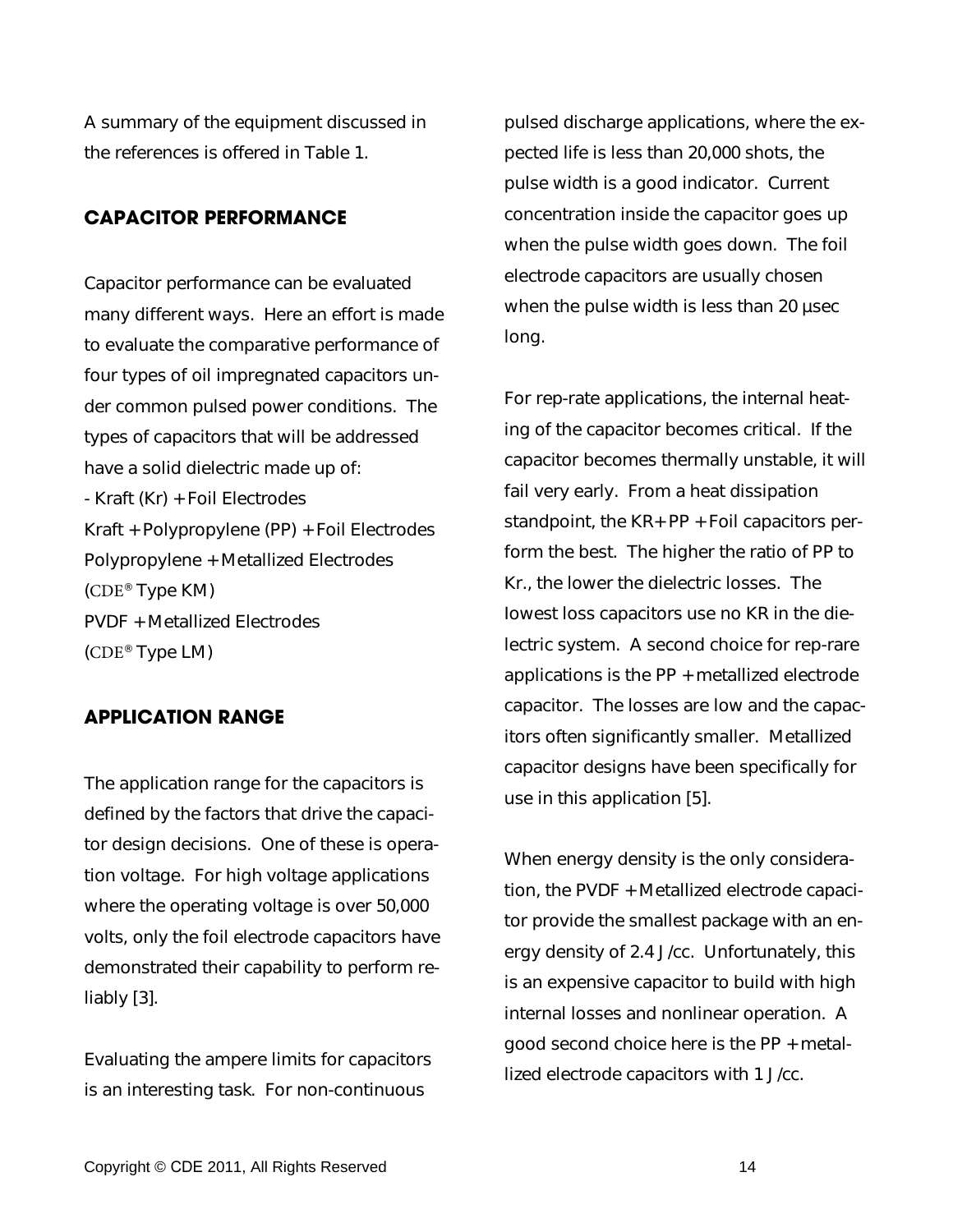Operating temperature is another consideration. From the choices in the list, the Kr + PP + Foil capacitors are normally chosen. In some cases, high temperature films are used instead of Polypropylene.

## **LIFE EXPECTANCY vs OPERATING VOLTAGE**

One major factor in the life of a pulsed power capacitor is the operating voltage. Here the performance is usually described in terms of a power law where:

Life at  $V2 = (Life at V1) \times (V1/V2)^n$ 

Where V2 is the operating voltage of interest and V1 is the operating voltage where the life characteristics are known. In this formula "n" represents the power law that has been established for that particular capacitor. The power laws that are used to describe this relationship have been empirically determined over the years. The power laws attributed to the systems under discussion here are:

 $n = 5$ th for Kr + Foil Electrodes. 7th to 9th for Kr+PP+Foii Electrodes, 15th for PP + Metallized Electrodes, 15th for PVDF + Metallized Electrodes, For a capacitor to follow the particular power rule, it is necessary that the capacitor continue to operate in the same failure mode. As voltage is increased on a capacitor, new failure modes are introduced and the power rule increases. Likewise the 15th power rule assigned to highly stressed metallized electrode capacitors may not hold true at very low voltage. The relationship between stress and volume for a capacitor of a given energy level is approximately:

Volume  $2 =$  Volume  $1 \times (Stress2/Stress1)^2$ 

Since the cost of building capacitors is directly related to the size or volume of the capacitor, this relationship can be expanded to evaluate the relationship between capacitor cost and life expectancy. A capacitor that follows the 15th power of stress vs. life would be following the 15/2 or 7.5 power of size vs. life. This would mean that for approximately 10% more money the life of a capacitor that follows the 15th power could be doubled.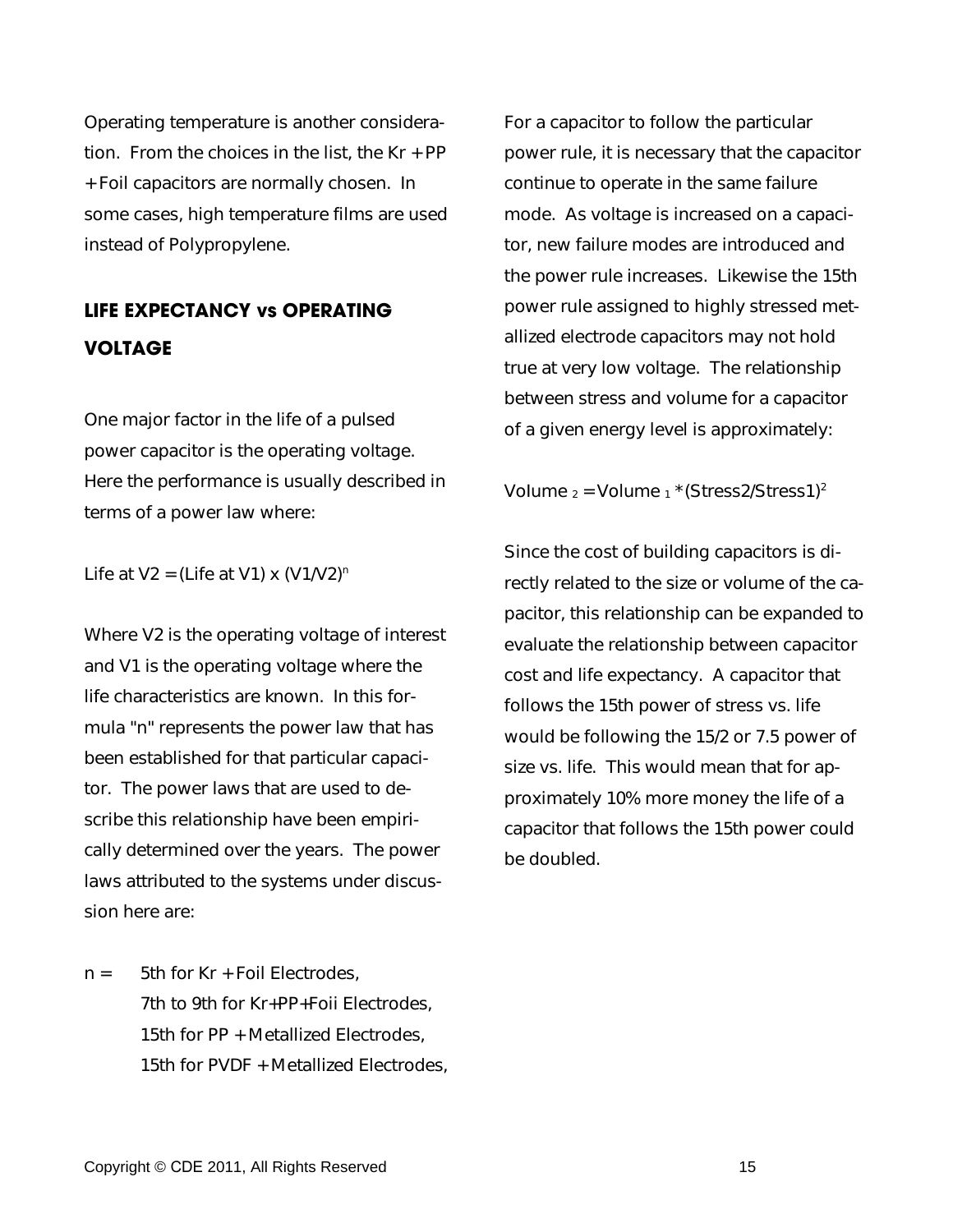



### **VOLTAGE REVERSAL AND LIFE**

The effect of voltage reversal on life has been studied on the four types of capacitors under discussion. For three out of the four, the relationship seems to be about the same. As the voltage reversal is increased above a certain point, the life of the capacitor starts to decrease. The relationship is graphically displayed on the semi-log chart of Figure 14.

The effect of voltage reversal on pulsed discharge capacitors is small below 20%, although some capacitors have been proven to be sensitive to reversals as low as 10%. The reversal of voltage in a capacitor is a voltage stress mechanism. Like voltage stress, it drives different failure modes. When a capacitor enters or Ieaves a particular failure

mode regime, the rate of change in life with respect to voltage reversal changes. Because of this, the voltage reversal chart of Figure 14 shows a wide path over which the expected results will vary.





### Fig. 14

One of the four capacitors under discussion does not follow the voltage reversal criteria of Figure 14. This is the PVDF capacitor with metallized electrodes. Here, the nonlinear characteristics of the capacitor control the circuit. During the first charge cycle, these capacitors tend to absorb a significant amount of energy [10]. The amount of energy absorbed on subsequent cycles decreases. During a fault discharge into a high reversal circuit, the energy stored during the charge cycle must be overcome. This results in the behavior shown in Figure 15. For circuits where the expected reversal is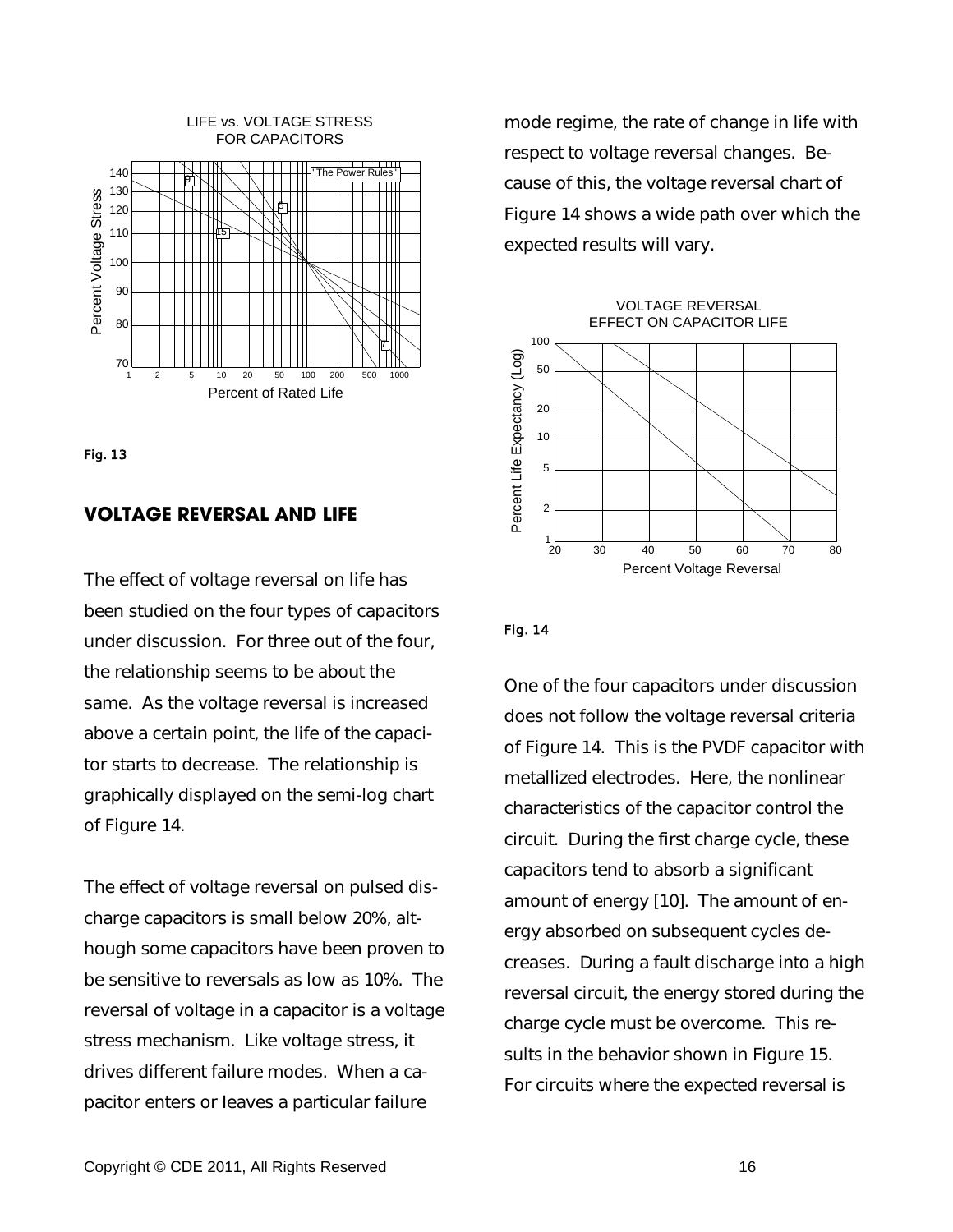less than 30%, there is no reversal at all. On circuits were there is 90% reversal expected, the voltage reversal is limited to 30%. Also it has been determined that the life of the capacitor is little effected by being discharged into any high reversal circuit.



#### Fig. 15

High reversal on a high energy density PVDF metallized electrode capacitor for a source outside the capacitors can result in fast degradation. Significant damage will be done to the capacitor if it is charged to 50% in the wrong direction.

### **SURVIVAL OF FAULT CONDITIONS**

One item that deserves close scrutiny is the capacitor's ability to survive faults. Here, the metallized electrode capacitors have a significant advantage. In the case of the PVDF capacitors the fault conditions studied [10]

have no measurable effect on the performance of the capacitor. In September of 1995, the 30 MJ facility, Feuerstellung 2000 [9] had gone through the worst case fault. The fault occurred inside one of the capacitors. The peak current was calculated at 215,000 amps in the 22kV module. The Polypropylene capacitors with metallized electrodes all survived without damage except for the capacitor directly below the fault. That capacitor lost some capacitance and the paint was burned off the cover but it continued to function normally.

The current capability of a metallized electrode capacitor can be exceeded in a fault. Experience in this area has shown that it is possible to destroy a capacitor by attempting to drive too much current through the capacitor. If this occurs under conditions where the capacitor can maintain the soft failure mode, the electrode will burn open, the peak power delivered will by severely limited by the increasing impedance of the capacitor, and some of the charge will remain inside the capacitor. After such an event, the capacitor will no longer accept or deliver a charge and must be replaced. Caution should be used when handling a capacitor that has gone through this event since stored charge can remain in the capacitor for years.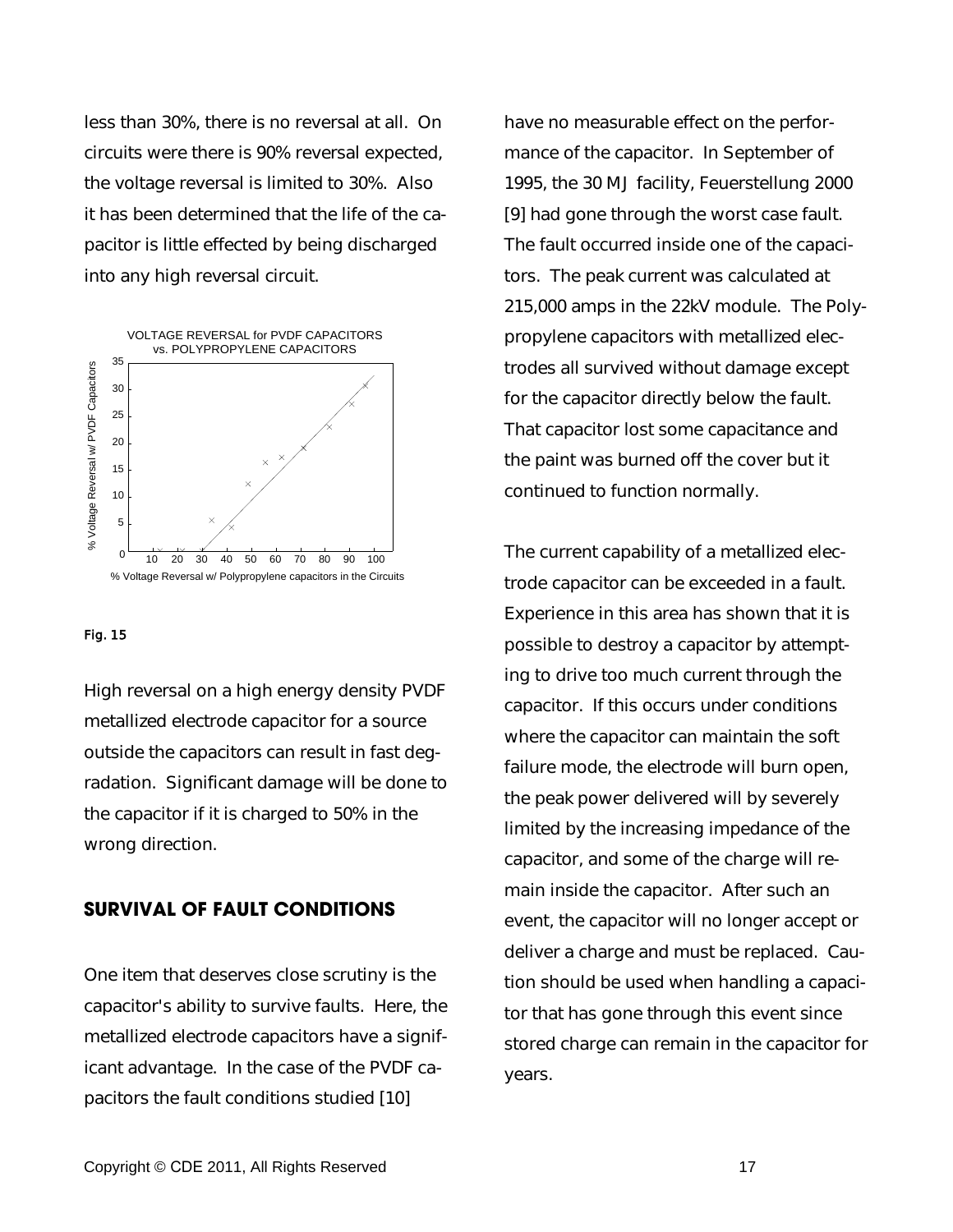### **RELIABILITY**

Reliable, dependable and trustworthy are all synonyms. Here the metallized electrode capacitors again have the edge. The fact that they are defect tolerant improves the yield in manufacturing as well as in the field. While it is not unusual to get 7% to 12% failures at manufacturing test for high energy density capacitors with foils while the number is less than 1% for metallized electrode capacitors.

In the field, the performance of the metallized electrode capacitors continues to be outstanding. There was one minor design limitation that caused an internal connector to break under high peak currents or due to fatigue from thousands of pulses. This problem caused one of the three capacitors in Figure 12 to fail after 10,543 shots. Since this problem was eliminated, there have been no reports of field failures of the two types of metallized electrode capacitors discussed here.

The best statistical comparison of the performance of metallized electrode capacitors with conventional capacitors was done at LLNL where Douglas W. Larson compared the performance of the Nova bank, which used foil capacitors, with the performance of the Beamlet [8]. For this comparison, the

combined test data from qualification and acceptance testing of the capacitors was analyzed using Weibull statistics. The resulting Weibull function parameters were a analyzed using Weibull statistics. The resulting Weibull function parameters were a slope of 3.4 for the foil capacitors vs 1.1 for the metallized electrode capacitors.

The MTBF at 5000 shots for the bank was 316 shots for the foil capacitors and 2100 shots for the metallized electrode capacitors.

A tabulation of typical, comparable performance characteristics is offered below in Table 2.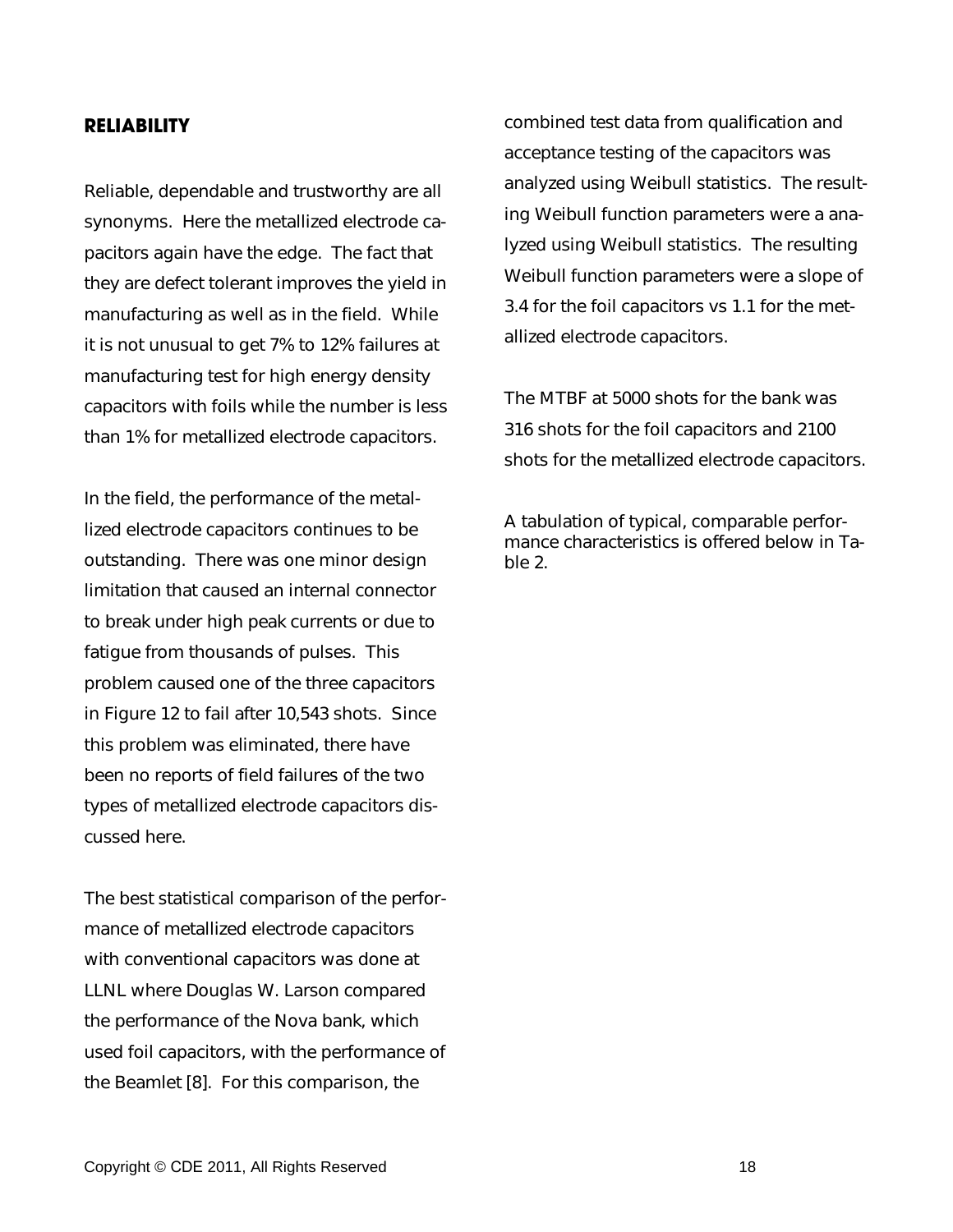| PERFORMANCE COMPARISON FOR   |                       |                                       |                      |              |  |  |  |  |
|------------------------------|-----------------------|---------------------------------------|----------------------|--------------|--|--|--|--|
|                              |                       | FOUR TYPES OF PULSED POWER CAPACITORS |                      |              |  |  |  |  |
|                              | <b>FOIL ELECTRODE</b> |                                       | METALLIZED ELECTRODE |              |  |  |  |  |
| Item                         | Kraft/PolyP           | Kraft                                 | PolyP                | <b>PVDF</b>  |  |  |  |  |
|                              | Type NM               | Type PM                               | Type KM              | Type LM      |  |  |  |  |
| <b>Typical Ratings</b>       |                       |                                       |                      |              |  |  |  |  |
| Voltage Range                | 500V - 120 kV         | 500 V - 120 kV                        | 5 kV - 44 kV         | 5 kV - 44 kV |  |  |  |  |
| Voltage Reversal             | < 10%                 | < 10%                                 | $< 20\%$             | $< 20\%$     |  |  |  |  |
| Maximum Repetition           |                       |                                       |                      |              |  |  |  |  |
| Rate for a 100               | > 5                   | $\mathbf 1$                           | >5                   | $\mathbf 1$  |  |  |  |  |
| Shot Burst in Hz             |                       |                                       |                      |              |  |  |  |  |
| <b>Output Energy Density</b> |                       |                                       |                      |              |  |  |  |  |
| @1k Shot Life or 100         |                       |                                       |                      |              |  |  |  |  |
| Hr.                          |                       |                                       |                      |              |  |  |  |  |
| Joules/gram                  | 0.35                  | 0.4                                   | 0.90                 | 1.54         |  |  |  |  |
| MJoules/m3                   | 0.3                   | 0.45                                  | 1.17                 | 2.51         |  |  |  |  |
| @10k Shot Life or 100        |                       |                                       |                      |              |  |  |  |  |
| Hr.                          |                       |                                       |                      |              |  |  |  |  |
| Joules/gram                  | 0.2                   | 0.16                                  | 0.77                 | 1.32         |  |  |  |  |
| MJoules/m3                   | 0.17                  | 0.18                                  | 1.00                 | 2.15         |  |  |  |  |
| Efficiency                   |                       |                                       |                      |              |  |  |  |  |
| On the first shot            | 98%                   | 95%                                   | 94%                  | 65%          |  |  |  |  |
| On the 30 <sup>th</sup> Shot | 98%                   | 95%                                   | 94%                  | 80%          |  |  |  |  |
| Internal Rise °C             |                       |                                       |                      |              |  |  |  |  |
| First 10 shots               | 0.04                  | 0.08                                  | 0.08                 | $8\,$        |  |  |  |  |
| Following 10 shots           |                       |                                       |                      | 6            |  |  |  |  |
| Temperature Range            |                       |                                       |                      |              |  |  |  |  |
| Operating                    |                       |                                       |                      |              |  |  |  |  |
| Minimum in Deg. C            | $<-20$                | $<-20$                                | $<-20$               | <10          |  |  |  |  |
| Maximum in Deg. C            | $>75$                 | $>50$                                 | $>75$                | $>55$        |  |  |  |  |
| Storage                      |                       |                                       |                      |              |  |  |  |  |
| Minimum in Deg. C            | $<-20$                | $<-20$                                | $<-20$               | <10          |  |  |  |  |
| Maximum in Deg. C            | $>85$                 | $>85$                                 | $>85$                | $>85$        |  |  |  |  |
| Peak Current in kA @50       |                       |                                       |                      |              |  |  |  |  |
| kJ,                          | 350                   | 250                                   | 200                  | 120          |  |  |  |  |
| 16 kV                        |                       |                                       |                      |              |  |  |  |  |
| Life w/Reversal              |                       |                                       |                      |              |  |  |  |  |
| for 20% Vr                   | 100.0%                | 100.0%                                | 100.0%               | $\mathbf{1}$ |  |  |  |  |
| for 58% Vr                   | 15.0%                 | 10.0%                                 | 16.0%                | N/A          |  |  |  |  |
| for 80% Vr                   | 0.2%                  | 0.1%                                  | 0.9%                 | N/A          |  |  |  |  |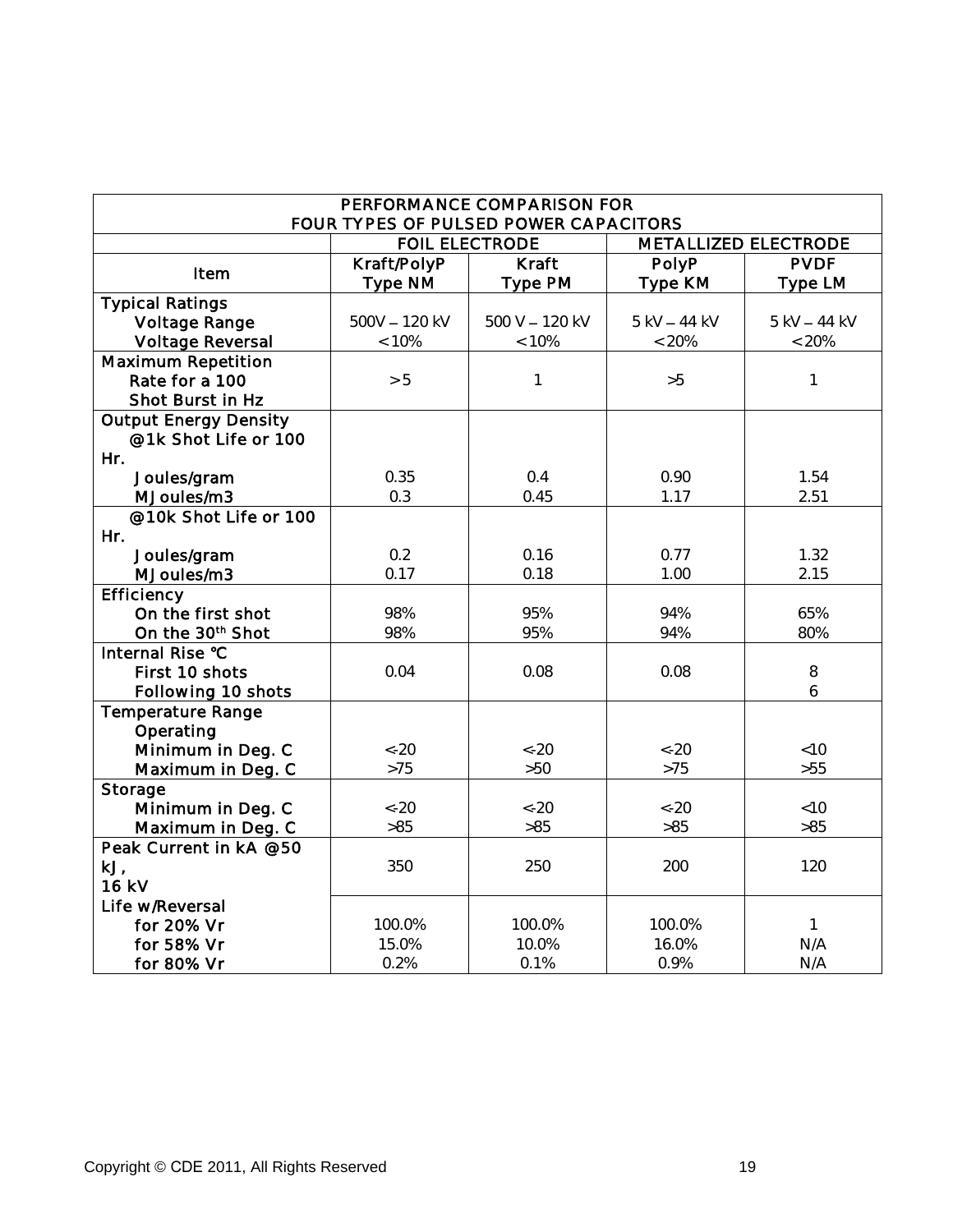### **SUMMARY**

Progress in capacitors for pulsed power applications is evident. In the past 5 years, the reliability of capacitors for large systems has improved drastically. Most of this improvement is a result of the metallized electrode capacitors now available to the Pulsed Power Industry. The capacitors combine high energy densities and high reliability in

a way that makes even the largest banks under consideration, feasible. The problems of violent failures has been eliminated for many applications. The available product achieves end of life in a soft mode that allows the capacitors to be monitored with normal maintenance procedures with the confidence that the information obtained is accurate.

### **LIST OF REFERENCES**

- 1. [1] B. T. Merritt, K. Whitham Performance and Cost Analysis of Large Capacitor Banks Using Weibull Statistics and MTBF - Presented at the 3rd IEEE International Pulsed Power Conference - Albuquerque NM June 1,1981
- 2. K. Whitham, B. T. Merritt, R. W. Holloway, D. G. Gritton, J. A. Oicles "NOVA Pulsed Power Systems Description and Status" - 3rd IEEE International Pulsed Power Conference - June 1,1981
- 3. L. X. Schneider, S. R. Babcock, G. E. Laderach Lifetime Testing Of Commercially Available 3.0 µF, 100 kV Pulsed Power Capacitors - 7th IEEE Pulsed Power Proceedings - Monterey CA, 1989.
- 4. F. MacDougall, D. Howe, P. Winsor IV High Energy Density Pulsed Power Capacitor- Advanced Pulsed Power Conference - Albuquerque NM. - August 1, 1990
- 5. F. W. MacDougall, P. E. Hardy, P.Winsor IV, X. H. Yang The lmpact of Metallized Electrodes on High Energy Density Pulsed Power Capacitors - 13th Capacitor and Resistor Technology Symposium - March 10,1993.
- 6. F. MacDougall, P. Hardy, P. Winsor IV, X. Yang The Impact of High Energy Density Capacitors with Metallized Electrode in Electric Launch Applications - 4th European Symposium on Electromagnetic Launch Technology - Celie, Germany - May 3, 1993.
- 7. D. Strachen, R. Ford, J. Hammon, T. daSilva, F. W. MacDougall, T. Weise Design and Performance of a Transportable 1 MJ Pulsed Power Source for Electric Gun Investigations - Presented at the 9th IEEE Pulsed Power Conference - Albuquerque NM·- June 22, 1993.
- 8. D. W. Larson, F. W. McDougall, X. H. Yang, P. E. Hardy The Impact of High Energy Density Capacitors with Metallized Electrode in Large Capacitor Banks for Nuclear Fusion Applications - Presented at the 9th IEEE Pulsed Power Conference - June 22, 1993.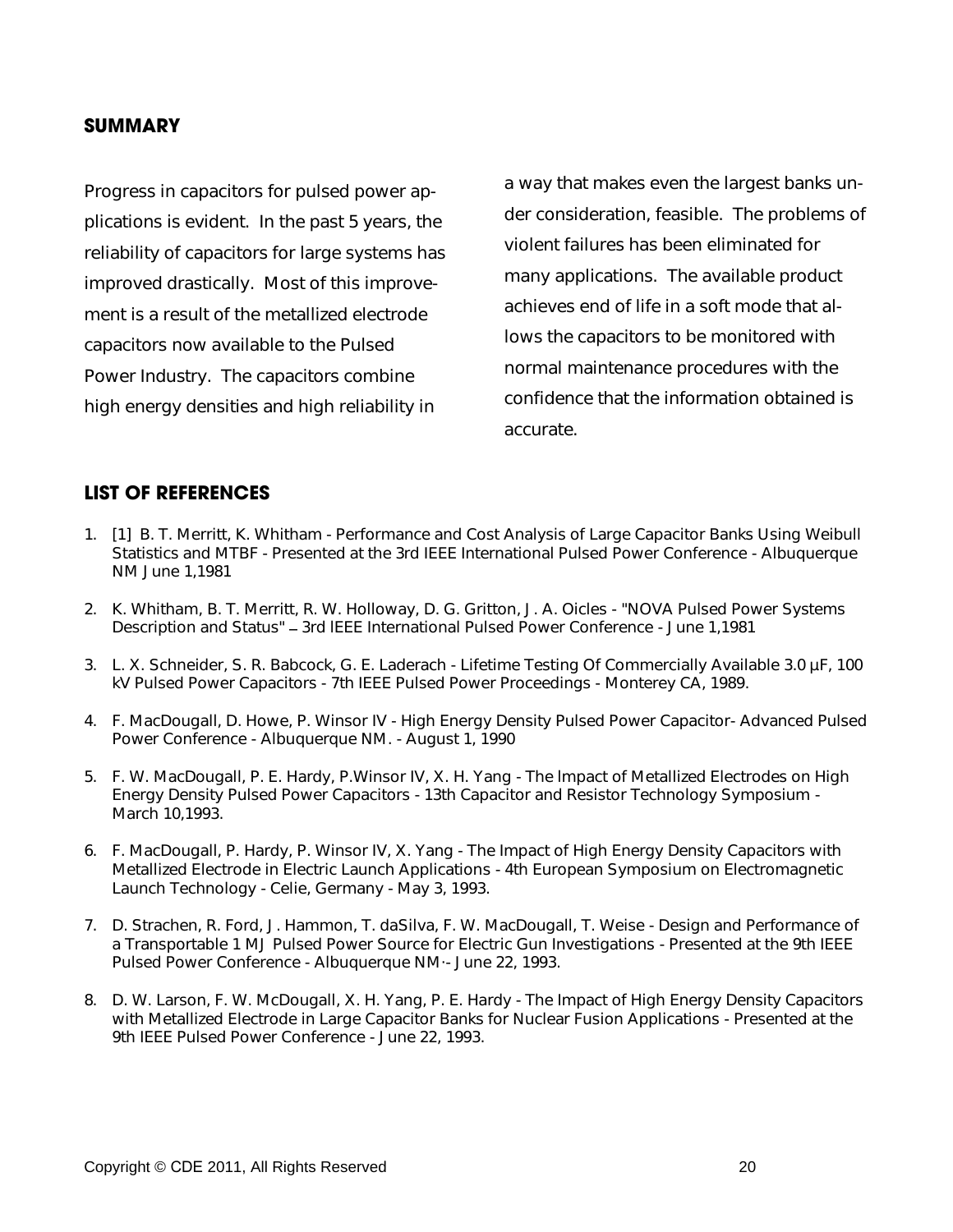- 9. T.H.G.G. Weise, S. Jungblut, F. W. MacDougall, X. H. Yang Feuerstellung 2000: Characteristics and Performance of High Energy Density Capacitors Applied in the 30 MJ Pulsed Power Supply System·- Presented at the 5th European Symposium on Electromagnetic Launch Technology - Toulouse, France- April 10, 1995.
- 10. G. F. Greater, F. W. MacDougall, M. Hudis, X. H. Yang Characterization of High Density Capacitors Under Projected U.S. Navy ETC Gun Operating Conditions - Presented at the 10th IEEE Pulsed Power Conference - Albuquerque NM - July 12 ,1995
- 11. Gerald J. Hahn & Samuel S. Shapiro Statistical Models in Engineering John Wiley & Sons Inc. 1967 - Library of Congress Cat. Card No. 67-12562